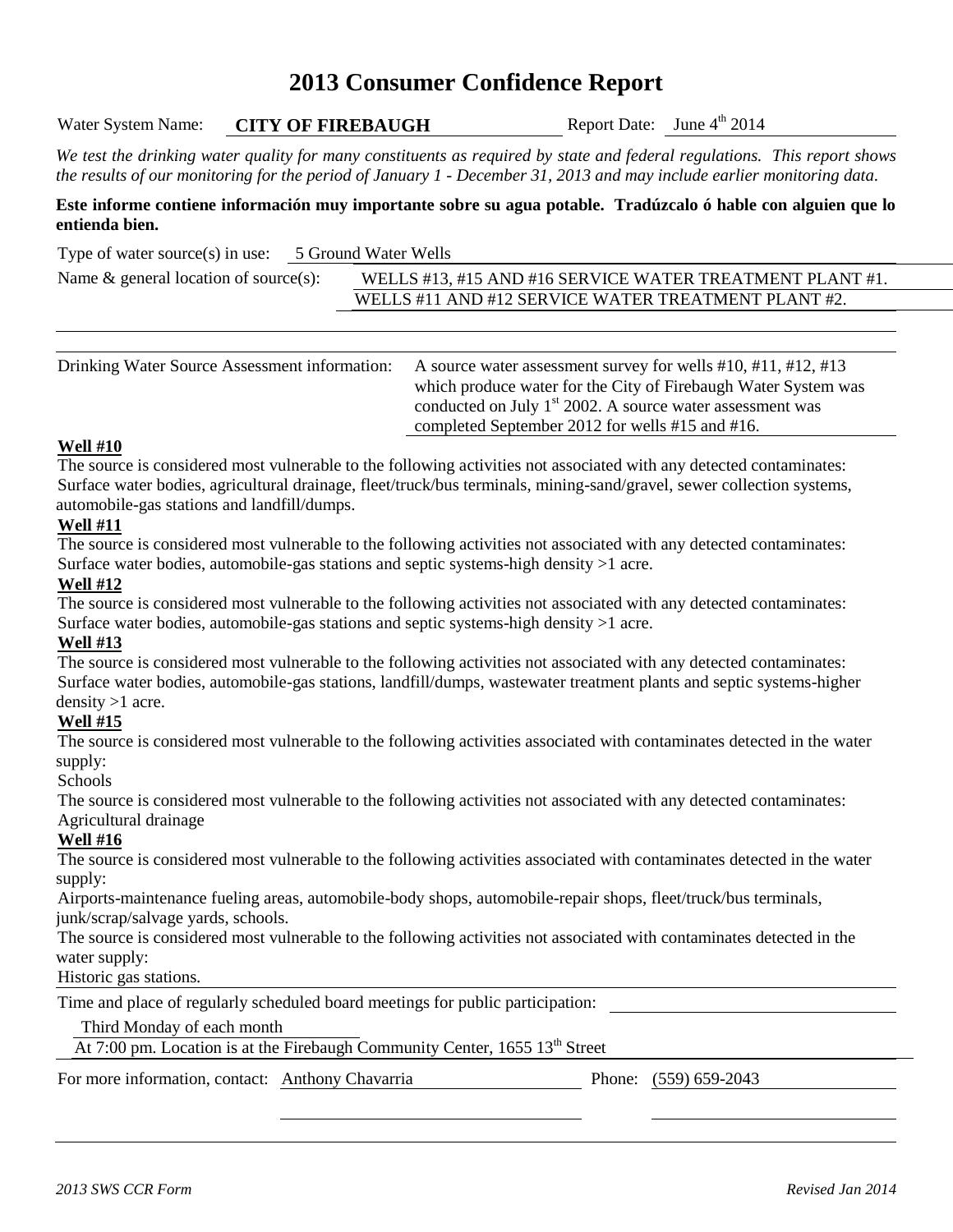### **TERMS USED IN THIS REPORT**

**Maximum Contaminant Level (MCL)**: The highest level of a contaminant that is allowed in drinking water. Primary MCLs are set as close to the PHGs (or MCLGs) as is economically and technologically feasible. Secondary MCLs are set to protect the odor, taste, and appearance of drinking water.

**Maximum Contaminant Level Goal (MCLG)**: The level of a contaminant in drinking water below which there is no known or expected risk to health. MCLGs are set by the U.S. Environmental Protection Agency (USEPA).

**Public Health Goal (PHG)**: The level of a contaminant in drinking water below which there is no known or expected risk to health. PHGs are set by the California Environmental Protection Agency.

**Maximum Residual Disinfectant Level (MRDL)**: The highest level of a disinfectant allowed in drinking water. There is convincing evidence that addition of a disinfectant is necessary for control of microbial contaminants.

**Maximum Residual Disinfectant Level Goal (MRDLG)**: The level of a drinking water disinfectant below which there is no known or expected risk to health. MRDLGs do not reflect the benefits of the use of disinfectants to control microbial contaminants.

**Primary Drinking Water Standards (PDWS)**: MCLs and MRDLs for contaminants that affect health along with their monitoring and reporting requirements, and water treatment requirements.

**Secondary Drinking Water Standards (SDWS)**:MCLs for contaminants that affect taste, odor, or appearance of the drinking water. Contaminants with SDWSs do not affect the health at the MCL levels.

**Treatment Technique (TT)**: A required process intended to reduce the level of a contaminant in drinking water.

**Regulatory Action Level (AL)**: The concentration of a contaminant which, if exceeded, triggers treatment or other requirements that a water system must follow.

**Variances and Exemptions**: Department permission to exceed an MCL or not comply with a treatment technique under certain conditions.

**ND**: not detectable at testing limit

**ppm**: parts per million or milligrams per liter (mg/L)

**ppb**: parts per billion or micrograms per liter  $(\mu g/L)$ 

**ppt**: parts per trillion or nanograms per liter (ng/L)

**ppq**: parts per quadrillion or picogram per liter (pg/L)

**pCi/L**: picocuries per liter (a measure of radiation)

**The sources of drinking water** (both tap water and bottled water) include rivers, lakes, streams, ponds, reservoirs, springs, and wells. As water travels over the surface of the land or through the ground, it dissolves naturally-occurring minerals and, in some cases, radioactive material, and can pick up substances resulting from the presence of animals or from human activity.

#### **Contaminants that may be present in source water include:**

- *Microbial contaminants*, such as viruses and bacteria, that may come from sewage treatment plants, septic systems, agricultural livestock operations, and wildlife.
- *Inorganic contaminants*, such as salts and metals, that can be naturally-occurring or result from urban stormwater runoff, industrial or domestic wastewater discharges, oil and gas production, mining, or farming.
- *Pesticides and herbicides*, that may come from a variety of sources such as agriculture, urban stormwater runoff, and residential uses.
- *Organic chemical contaminants*, including synthetic and volatile organic chemicals, that are by-products of industrial processes and petroleum production, and can also come from gas stations, urban stormwater runoff, agricultural application, and septic systems.
- *Radioactive contaminants*, that can be naturally-occurring or be the result of oil and gas production and mining activities.

**In order to ensure that tap water is safe to drink**, the USEPA and the California Department of Public Health (Department) prescribe regulations that limit the amount of certain contaminants in water provided by public water systems. Department regulations also establish limits for contaminants in bottled water that provide the same protection for public health.

**Tables 1, 2, 3, 4, 5, 7, and 8 list all of the drinking water contaminants that were detected during the most recent sampling for the constituent**. The presence of these contaminants in the water does not necessarily indicate that the water poses a health risk. The Department allows us to monitor for certain contaminants less than once per year because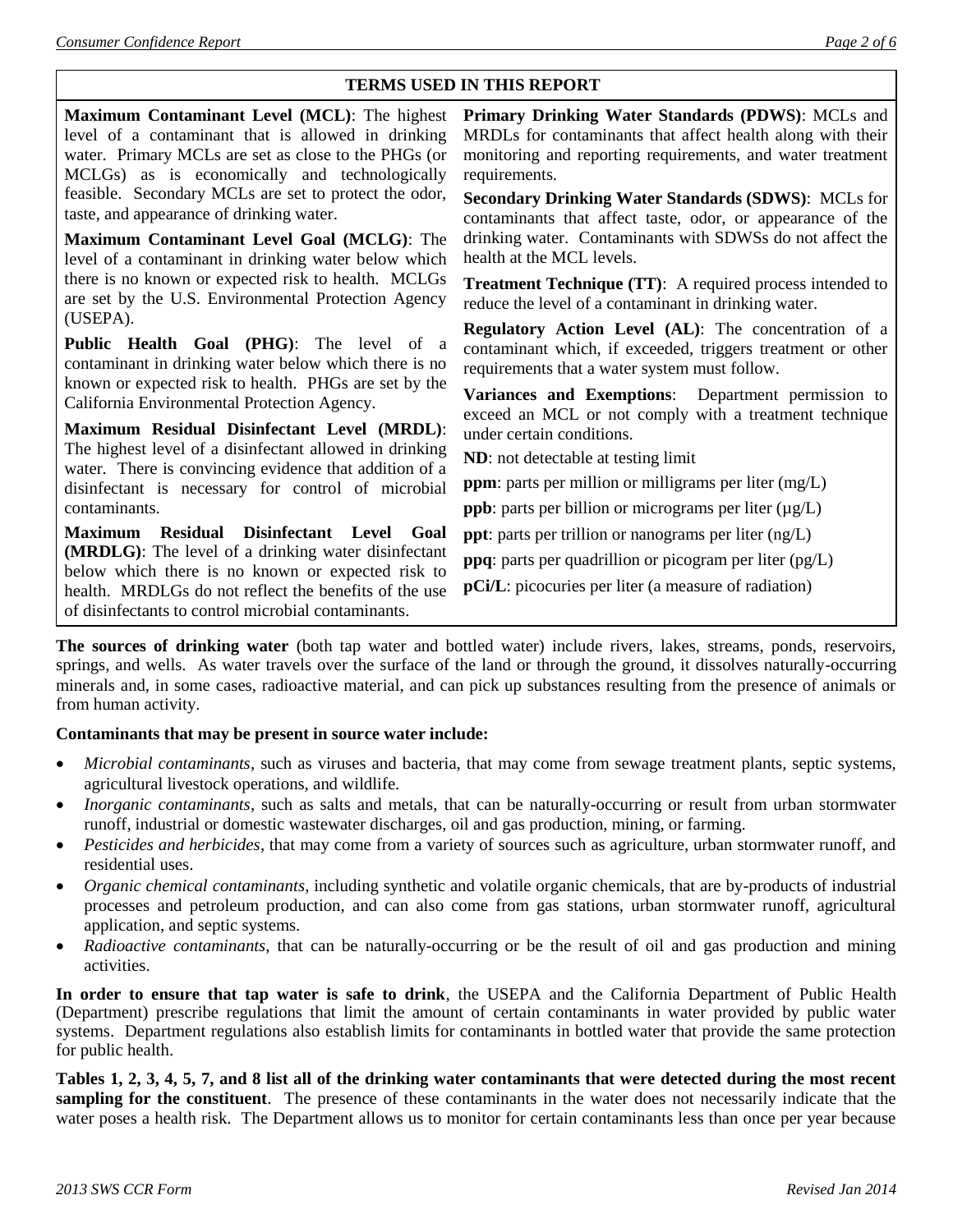the concentrations of these contaminants do not change frequently. Some of the data, though representative of the water quality, are more than one year old.

| <b>TABLE 1 - SAMPLING RESULTS SHOWING THE DETECTION OF COLIFORM BACTERIA</b>                                                   |                                               |                                |                                                     |                                                                                                                                 |                      |                                                           |                                                                                                                                                                                              |
|--------------------------------------------------------------------------------------------------------------------------------|-----------------------------------------------|--------------------------------|-----------------------------------------------------|---------------------------------------------------------------------------------------------------------------------------------|----------------------|-----------------------------------------------------------|----------------------------------------------------------------------------------------------------------------------------------------------------------------------------------------------|
| Microbiological<br><b>Contaminants</b><br>(complete if bacteria detected)                                                      | <b>Highest No.</b><br>of<br><b>Detections</b> | No. of months in<br>violation  |                                                     | <b>MCL</b>                                                                                                                      |                      | <b>MCLG</b>                                               | <b>Typical Source of Bacteria</b>                                                                                                                                                            |
| Total Coliform Bacteria                                                                                                        | $\Omega$                                      |                                | $\Omega$                                            | More than 1 sample in a<br>month with a detection                                                                               |                      | $\mathbf{0}$                                              | Naturally present in the<br>environment                                                                                                                                                      |
| Fecal Coliform or E. coli                                                                                                      | $\overline{0}$                                |                                | $\Omega$                                            | A routine sample and a<br>repeat sample detect<br>total coliform and either<br>sample also detects fecal<br>coliform or E. coli |                      | $\overline{0}$                                            | Human and animal fecal waste                                                                                                                                                                 |
|                                                                                                                                |                                               |                                |                                                     |                                                                                                                                 |                      |                                                           | TABLE 2 - SAMPLING RESULTS SHOWING THE DETECTION OF LEAD AND COPPER                                                                                                                          |
| <b>Lead and Copper</b><br>(complete if lead or copper<br>detected in the last sample set)                                      | <b>Sample</b><br>Date                         | No. of<br>samples<br>collected | 90 <sup>th</sup><br>percentile<br>level<br>detected | No. sites<br>exceeding<br>AL                                                                                                    | AL                   | <b>PHG</b>                                                | <b>Typical Source of Contaminant</b>                                                                                                                                                         |
| Lead (ppb)                                                                                                                     | 8/2012                                        | 20                             | 6.2                                                 | $\mathbf{1}$                                                                                                                    | 15                   | 0.2                                                       | Internal corrosion of household<br>water plumbing systems;<br>discharges from industrial<br>manufacturers; erosion of natural<br>deposits                                                    |
| Copper (ppm)                                                                                                                   | 8/2012                                        | 20                             | 0.16                                                | $\overline{0}$                                                                                                                  | 1.3                  | 0.3                                                       | Internal corrosion of household<br>plumbing systems; erosion of<br>natural deposits; leaching from<br>wood preservatives                                                                     |
|                                                                                                                                |                                               |                                |                                                     |                                                                                                                                 |                      | <b>TABLE 3 - SAMPLING RESULTS FOR SODIUM AND HARDNESS</b> |                                                                                                                                                                                              |
| <b>Chemical or Constituent</b><br>(and reporting units)                                                                        | <b>Sample</b><br><b>Date</b>                  | Level<br><b>Detected</b>       |                                                     | <b>Range of</b><br><b>Detections</b>                                                                                            | <b>MCL</b>           | <b>PHG</b><br>(MCLG)                                      | <b>Typical Source of Contaminant</b>                                                                                                                                                         |
| Sodium (ppm)                                                                                                                   | 2013                                          | 100.8                          |                                                     | 74-120                                                                                                                          | none                 | none                                                      | Salt present in the water and is<br>generally naturally occurring                                                                                                                            |
| Hardness (ppm)                                                                                                                 | 2013                                          | 163.6                          |                                                     | 78-260                                                                                                                          | none                 | none                                                      | Sum of polyvalent cations present<br>in the water, generally magnesium<br>and calcium, and are usually<br>naturally occurring                                                                |
| *Any violation of an MCL or AL is asterisked. Additional information regarding the violation is provided later in this report. |                                               |                                |                                                     |                                                                                                                                 |                      |                                                           |                                                                                                                                                                                              |
|                                                                                                                                |                                               |                                |                                                     |                                                                                                                                 |                      |                                                           | TABLE 4 - DETECTION OF CONTAMINANTS WITH A PRIMARY DRINKING WATER STANDARD                                                                                                                   |
| <b>Chemical or Constituent</b><br>(and reporting units)                                                                        | <b>Sample</b><br>Date                         | Level<br><b>Detected</b>       |                                                     | <b>Range of</b><br><b>Detections</b>                                                                                            | <b>MCL</b><br>[MRDL] | <b>PHG</b><br>(MCLG)<br>[MRDLG]                           | <b>Typical Source of Contaminant</b>                                                                                                                                                         |
| ARSENIC (ppb)<br>TREATMENT SITE #1<br>TREATMENT SITE #2                                                                        | 2013<br>2013                                  | 6.33<br>1.79                   |                                                     | $4.2 - 8.9$<br>$N/D-6.3$                                                                                                        | 10                   | .004                                                      | Erosion of natural deposits; run off<br>and from orchards; glass and<br>electronics production waste.                                                                                        |
| <b>BARIUM (PPM)</b>                                                                                                            | 2014                                          | 0.13                           |                                                     | $.076 - .20$                                                                                                                    | $\mathbf{1}$         | $\overline{2}$                                            | Discharge of oil drilling wastes and<br>from metal refineries; erosion of<br>natural deposits                                                                                                |
| CHLORINE (ppm)<br>(distribution system<br>residual chlorine)                                                                   | 2013                                          | 0.70                           |                                                     | $0.67 - 0.70$                                                                                                                   | $\overline{4}$       | $\overline{4}$                                            | Drinking water disinfectant<br>added for treatment                                                                                                                                           |
| GROSS ALPHA (pCi/L)                                                                                                            | 2010                                          | 3.31                           |                                                     | $1.99 - 6.63$                                                                                                                   | 15                   | $\rm N/A$                                                 | Decay of natural and man-made<br>deposits                                                                                                                                                    |
| SELENIUM (ppb)                                                                                                                 | 2014                                          | 3.075                          |                                                     | $N/D - 4.5$                                                                                                                     | 50                   | 30                                                        | Discharge from petroleum, glass<br>and metal refineries; erosion of<br>natural deposits; discharge from<br>mines and chemical manufacturers;<br>runoff from livestock lots(feed<br>additive) |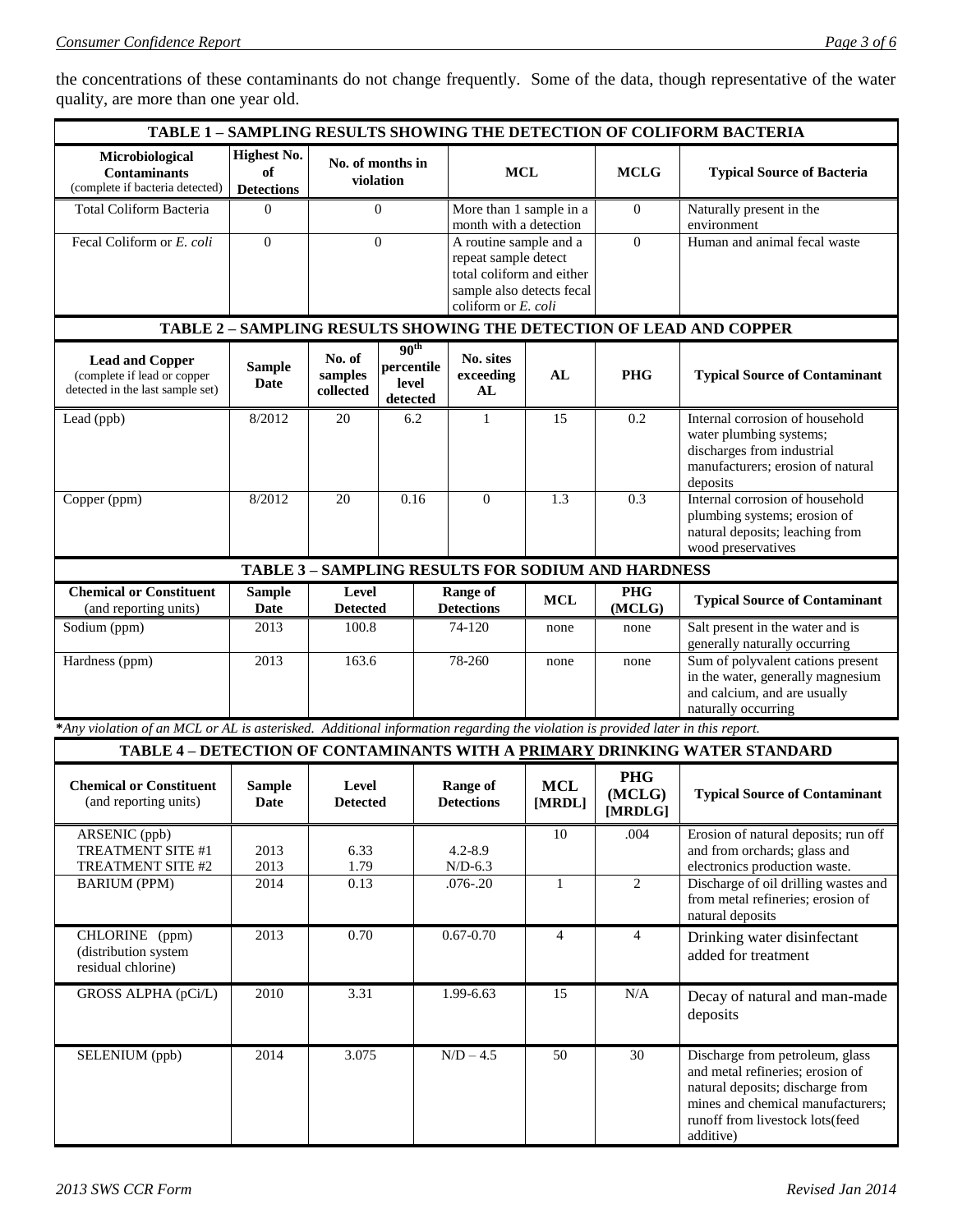| RADIUM 226 (pCi/L)                                        | 2011                         | 2.51                     | $N/D-5.08$                           | 5                         | .05                  | Some people who drink water<br>containing radium 226 or 228 in<br>excess of the MCL over many<br>years may have an increased risk of<br>getting cancer.                                                                              |
|-----------------------------------------------------------|------------------------------|--------------------------|--------------------------------------|---------------------------|----------------------|--------------------------------------------------------------------------------------------------------------------------------------------------------------------------------------------------------------------------------------|
| TTHMs (Total (ppb)<br>Trihalomethanes)                    | 2013                         | 33                       | $31 - 33$                            | 80                        | N/A                  | Some people who drink water<br>containing trihalomethanes in<br>excess of the MCL over many<br>years may experience liver,<br>kidney, or central nervous<br>system problems, and may have<br>an increased risk of getting<br>cancer. |
| Haloacetic Acids (ppb)                                    | 2013                         | 6.8                      | $6.6 - 6.8$                          | 60                        | N/A                  | Some people who drink water<br>containing haloacetic acids in<br>excess of the MCL over many<br>years may have an increased<br>risk of getting cancer.                                                                               |
|                                                           |                              |                          |                                      |                           |                      | TABLE 5 - DETECTION OF CONTAMINANTS WITH A SECONDARY DRINKING WATER STANDARD                                                                                                                                                         |
| <b>Chemical or Constituent</b><br>(and reporting units)   | <b>Sample</b><br><b>Date</b> | Level<br><b>Detected</b> | Range of<br><b>Detections</b>        | <b>MCL</b>                | <b>PHG</b><br>(MCLG) | <b>Typical Source of Contaminant</b>                                                                                                                                                                                                 |
| COLOR (units)                                             | 2014                         | 8                        | $5 - 10$                             | 15                        | N/A                  | Naturally-occurring organic<br>materials                                                                                                                                                                                             |
| <b>CONDUCTIVITY</b><br>(umhos/cm)                         | 2014                         | 810                      | 640-1000                             | 1600                      | N/A                  | Substance that form ions when in<br>water; seawater influence.                                                                                                                                                                       |
| CHLORIDE (ppm)                                            | 2014                         | 128.8                    | 85-180                               | 500                       | N/A                  | Runoff/leaching from natural<br>deposits; seawater influence                                                                                                                                                                         |
| IRON (ppb)<br>TREATMENT SITE #1<br>TREATMENT SITE #2      | 2013                         | 2<br>17.5                | $ND-50$<br>$ND-*610$                 | 300                       | N/A                  | Leaching from natural deposits;<br>industrial wastes                                                                                                                                                                                 |
| MANGANESE (ppb)<br>TREATMENT SITE #1<br>TREATMENT SITE #2 | 2013                         | .88<br>ND                | $ND-33$<br>ND                        | 50                        | N/A                  | Leaching from natural deposits;                                                                                                                                                                                                      |
| ODOR (units)                                              | 2014                         | 1.3                      | $1 - 2$                              | 3                         | N/A                  | Natural occurring organic materials                                                                                                                                                                                                  |
| SULFATE (ppm)                                             | 2014                         | 83.8                     | 66-120                               | 500                       | N/A                  | Runoff/leaching from natural<br>deposits; industrial wastes                                                                                                                                                                          |
| TURBIDITY (ntu)                                           | 2014                         | .742                     | $N/D-1.4$                            | 5                         | N/A                  | Soil runoff                                                                                                                                                                                                                          |
| <b>TOTAL DISSOLVED</b><br>SOLIDS (ppm)                    | 2014                         | 482                      | 420-590                              | 1000                      | N/A                  | Runoff/leaching from natural<br>deposits                                                                                                                                                                                             |
| TABLE 6 - DETECTION OF UNREGULATED CONTAMINANTS           |                              |                          |                                      |                           |                      |                                                                                                                                                                                                                                      |
| <b>Chemical or Constituent</b><br>(and reporting units)   | <b>Sample</b><br><b>Date</b> | Level<br><b>Detected</b> | <b>Range of</b><br><b>Detections</b> | <b>Notification Level</b> |                      | <b>Health Effects Language</b>                                                                                                                                                                                                       |
| <b>NONE</b>                                               |                              |                          |                                      |                           |                      |                                                                                                                                                                                                                                      |

**\****Any violation of an MCL, MRDL, or TT is asterisked. Additional information regarding the violation is provided later in this report.*

## **Additional General Information on Drinking Water**

Drinking water, including bottled water, may reasonably be expected to contain at least small amounts of some contaminants. The presence of contaminants does not necessarily indicate that the water poses a health risk. More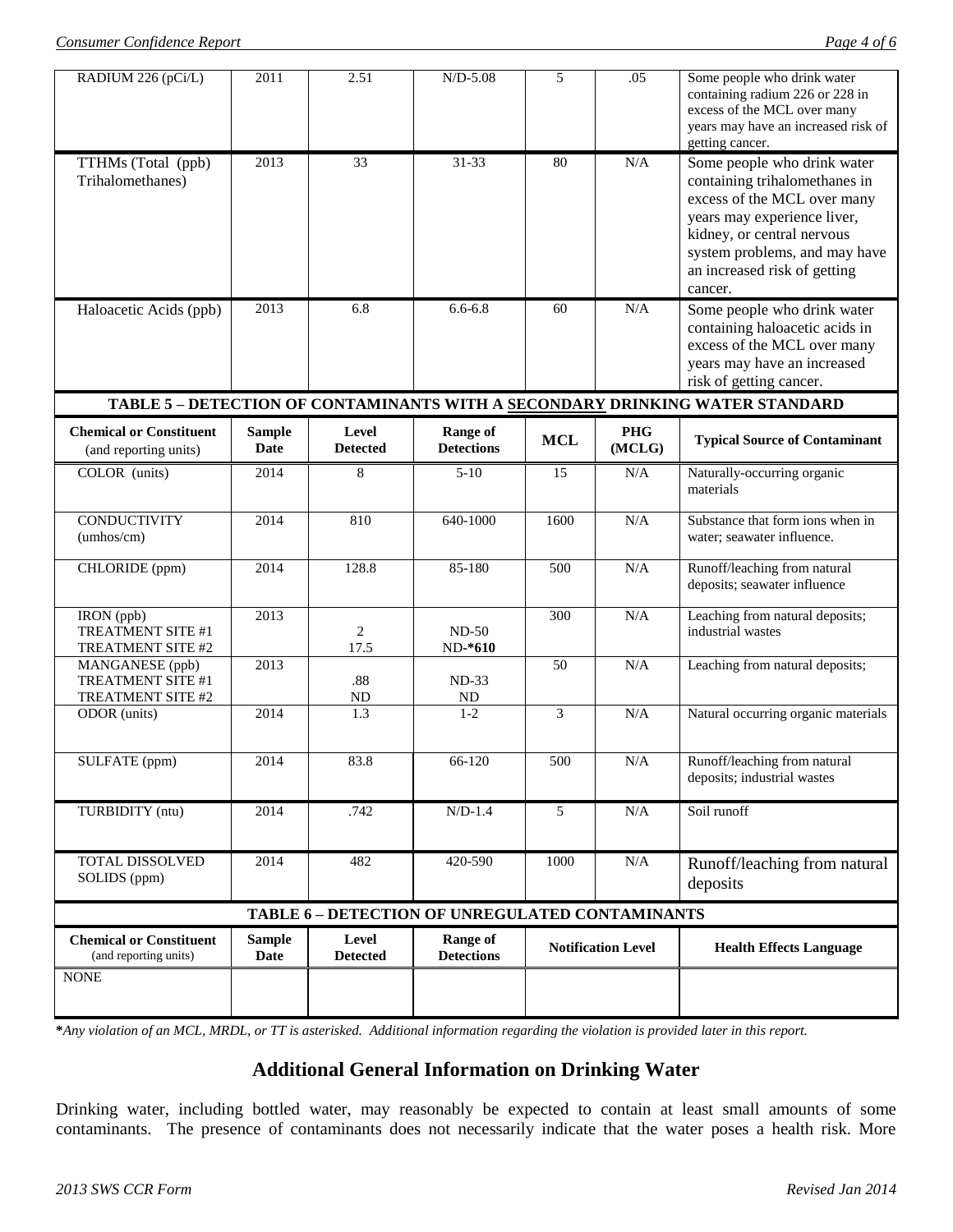information about contaminants and potential health effects can be obtained by calling the USEPA's Safe Drinking Water Hotline (1-800-426-4791).

Some people may be more vulnerable to contaminants in drinking water than the general population. Immunocompromised persons such as persons with cancer undergoing chemotherapy, persons who have undergone organ transplants, people with HIV/AIDS or other immune system disorders, some elderly, and infants can be particularly at risk from infections. These people should seek advice about drinking water from their health care providers. USEPA/Centers for Disease Control (CDC) guidelines on appropriate means to lessen the risk of infection by *Cryptosporidium* and other microbial contaminants are available from the Safe Drinking Water Hotline (1-800-426-4791).

Lead-Specific Language for Community Water Systems: If present, elevated levels of lead can cause serious health problems, especially for pregnant women and young children. Lead in drinking water is primarily from materials and components associated with service lines and home plumbing. The City of Firebaugh is responsible for providing high quality drinking water, but cannot control the variety of materials used in plumbing components. When your water has been sitting for several hours, you can minimize the potential for lead exposure by flushing your tap for 30 seconds to 2 minutes before using water for drinking or cooking. If you are concerned about lead in your water, you may wish to have your water tested. Information on lead in drinking water, testing methods, and steps you can take to minimize exposure is available from the Safe Drinking Water Hotline or at [http://www.epa.gov/safewater/lead.](http://www.epa.gov/safewater/lead)

*While your drinking water meets the federal and state standard for arsenic, it does contain low levels of arsenic. The arsenic standard balances the current understanding of arsenic's possible health effects against the costs of removing arsenic from drinking water. The U.S. Environmental Protection Agency continues to research the health effects of low levels of arsenic, which is a mineral known to cause cancer in humans at high concentrations and is linked to other health effects such as skin damage and circulatory problems.*

# **Summary Information for Violation of a MCL, MRDL, AL, TT, or Monitoring and Reporting Requirement**

| VIOLATION OF A MCL, MRDL, AL, TT, OR MONITORING AND REPORTING REQUIREMENT |                    |                 |                                                  |                                   |  |  |
|---------------------------------------------------------------------------|--------------------|-----------------|--------------------------------------------------|-----------------------------------|--|--|
| <b>Violation</b>                                                          | <b>Explanation</b> | <b>Duration</b> | <b>Actions Taken to Correct</b><br>the Violation | <b>Health Effects</b><br>Language |  |  |
| None                                                                      |                    |                 |                                                  |                                   |  |  |
|                                                                           |                    |                 |                                                  |                                   |  |  |
|                                                                           |                    |                 |                                                  |                                   |  |  |
|                                                                           |                    |                 |                                                  |                                   |  |  |

## **For Water Systems Providing Ground Water as a Source of Drinking Water**

| <b>TABLE 7 - SAMPLING RESULTS SHOWING</b><br><b>FECAL INDICATOR-POSITIVE GROUND WATER SOURCE SAMPLES</b> |                                                                                                                                                                       |     |           |     |                              |  |
|----------------------------------------------------------------------------------------------------------|-----------------------------------------------------------------------------------------------------------------------------------------------------------------------|-----|-----------|-----|------------------------------|--|
| <b>Microbiological Contaminants</b><br>(complete if fecal-indicator detected)                            | <b>PHG</b><br>Total No. of<br><b>MCL</b><br><b>Sample</b><br><b>Typical Source of Contaminant</b><br>(MCLG)<br><b>Dates</b><br>[MRDL]<br><b>Detections</b><br>[MRDLG] |     |           |     |                              |  |
| E. coli                                                                                                  | $\Omega$                                                                                                                                                              | N/A | $\Omega$  | (0) | Human and animal fecal waste |  |
| Enterococci                                                                                              | $\Omega$                                                                                                                                                              | N/A | <b>TT</b> | n/a | Human and animal fecal waste |  |
| Coliphage                                                                                                | $\Omega$                                                                                                                                                              | N/A | TT        | n/a | Human and animal fecal waste |  |